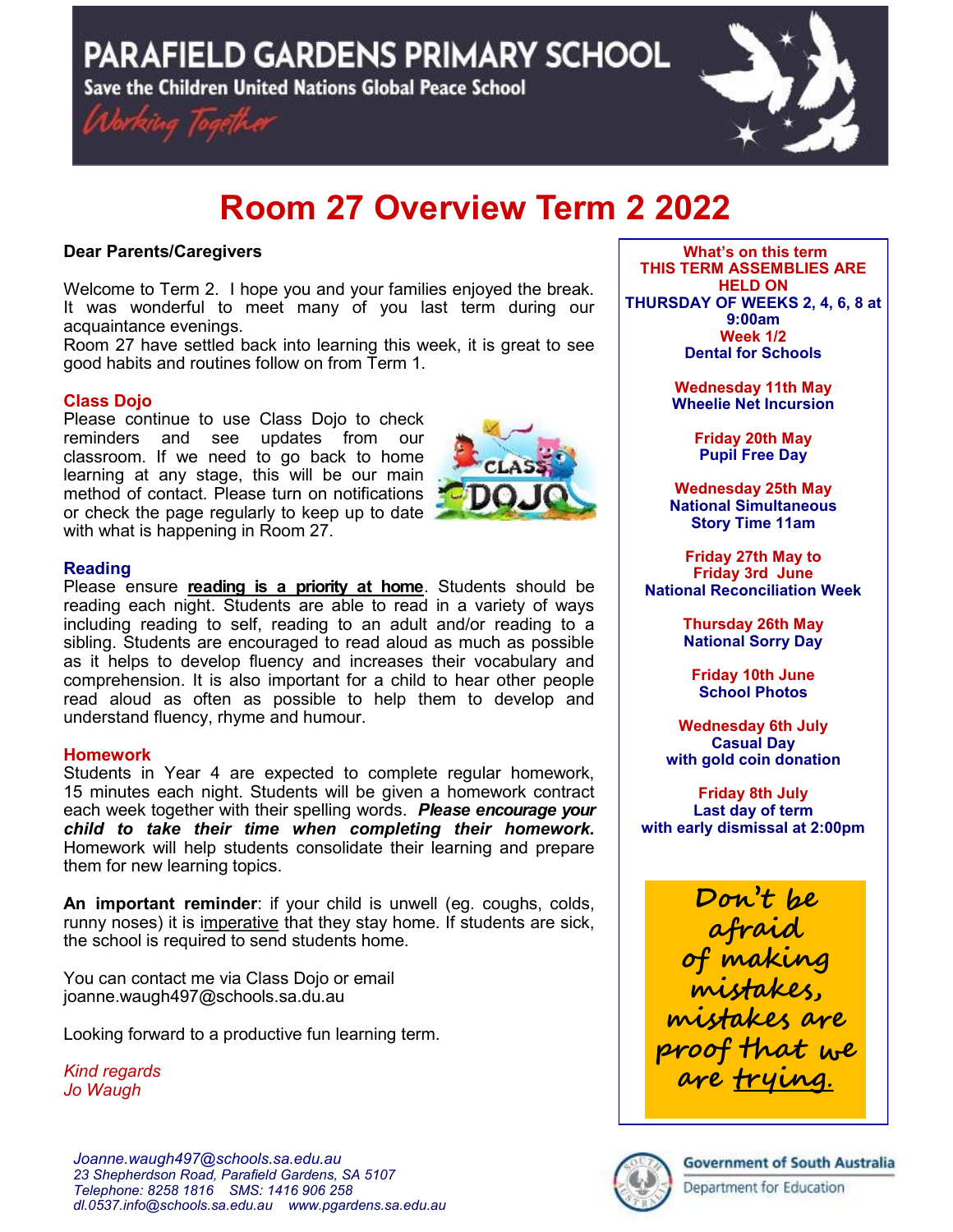# **Specialist subjects**

This year we will have Media Studies, Performing Arts, Auslan and Health/PE as our specialist subjects.

- **Media Studies (Wk 1 to Wk 5) Wednesday - Chris Luke**
- **Performing Arts (Wk 5 to Wk 10) Wednesday - Mrs Thompson**
- **AUSLAN - Thursday - Kylie Neilson**
- **Health and PE - Friday - Matthew Cuconits**

#### **A note about Media Studies from Mr Chris Luke**

In visual arts this term the students will be creating self-portraits in the style of Andy Warhol. They will be using an iPads to manipulate their image and then painting their portrait using bold colours. We will also be creating images of Iconic Australian brands.



# **A note about Performing Arts from Mrs Thomson**

This term in music, students will begin exploring improvisation through question and answer in both music and dance. They will use xylophones to learn more about melody. Students will also revise and build on their learning of the treble clef in preparation for their Recorder Karate unit in Term 3.



#### **A note about Health/PE from Mr Cuconits**

After an extremely successful start to the year, I am excited to introduce new topics that will allow students to develop new skills. In term 2 students will learn about nutrition and the importance of healthy eating. Students will also learn about the benefits that physical activity has on your overall health.

The term 2 Physical Education component involves the following: Invasion games- Students will be learning the skills involved in invasion games through the sports of European Handball and Soccer.



The skills that students will learn include; dribbling, passing, shooting, defending and goalkeeping.

The Futsal lunchtime sporting competition for year 5-6 students will continue to run. It has been an extremely popular and even competition so far.



In Week 2 PE lessons we **novita** have the Novita Wheelienet Program incursion, where students will be able to

participate in wheelchair games and challenges, as well as get an insight and gain greater awareness of the issues and challenges facing people living with disability. into what life is like for people living with disability.

## **A note about Auslan from Ms Neilsen**

For the next term in Auslan, we have a new space -in the Hive. The students had a taste of what class will be like in the hive area during the last week of term 1 and we will continue our learning in there for term 2.

This term we will continue to learn games that can be played using Auslan and practising deaf community social norms. We will be trying to incorporate more Auslan into our daily routines, especially as our new space makes any talking a real challenge. It will be a great opportunity to develop our Auslan skills even more.